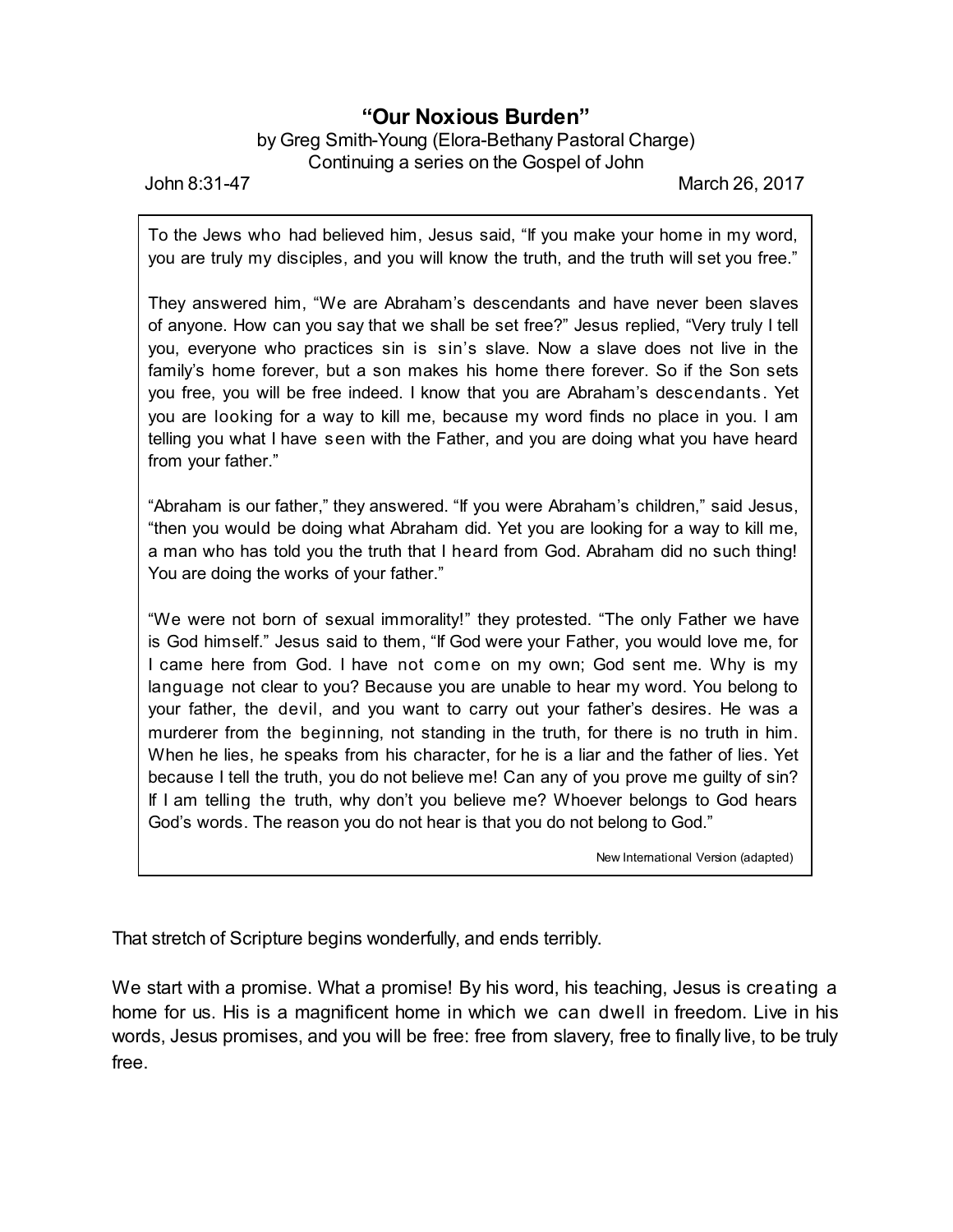But . . . in the argument that follows, Jesus fires up a way of thinking that is dangerous. What he says has proven deadly! We have to face that first — the danger and the deadliness — if we have any chance of getting to his freedom-promise.

## II

First, the danger Jesus fires up. He divides the world up into two groups:

- those who are for him, and those who are against him;
- those who believe him, and those who doubt him;
- those who receive him, and those who reject him;
- those who belong to God, his Father who sent him, and those who belong to the devil, who lies and murders.

Does the world divide neatly? People disagree with me; are they liars because of it? People oppose me, so are they murderers? Are our adversaries on Satan's side? That's dangerous. Start thinking this way . . . and we can justify anything we do to them. They are liars, so we can lie about them. They are murderers, so we can kill them. They are devilish, so we can destroy them. This makes atrocity appropriate!

This good-evil, us-them thinking is so dangerous.<sup>1</sup>

## III

It has gotten deadly. Christian ethicist Richard Hays calls this Scripture *"the most deeply disturbing outburst of anti-Jewish sentiment in the NewTestament."* 2

The Gospel of John uses the phrase "the Jews" (*ho ioudaioi* in Greek) again and again. Sometimes it is simply about a particular ethnic and religious identity. But often "the Jews" gets used for those who disagree with Jesus, oppose Jesus, plot against Jesus, and kill Jesus.

But the Gospel of John can't be using "the Jews" as a blanket term for an entire people. Almost everyone we meet in the Gospel is Jewish, including those who receive Jesus, follow Jesus, stand with Jesus, and love Jesus. And, of course, Jesus himself! All Jewish!

<sup>&</sup>lt;sup>1</sup> Frederick Dale Bruner describes the danger well: "Here is metaphysical dualism of the most radical  $$ and dangerous — kind. This dualism can, if we are not very careful, venomize our Christian relation with our co-religionists or our theological enemies and so betray Jesus' command, counterculturally, to love even our enemies (Matt. 5:43-48). It can lead us to believe that all our enemies are all God's enemies as well and that the devil is the father of all our opponents." The Gospel of John, A Commentary (Grand Rapids: Eerdmans, 2012), 543.

<sup>&</sup>lt;sup>2</sup> Richard B. Hays, The Moral Vision of the New Testament (San Francisco: Harper, 1996), 427.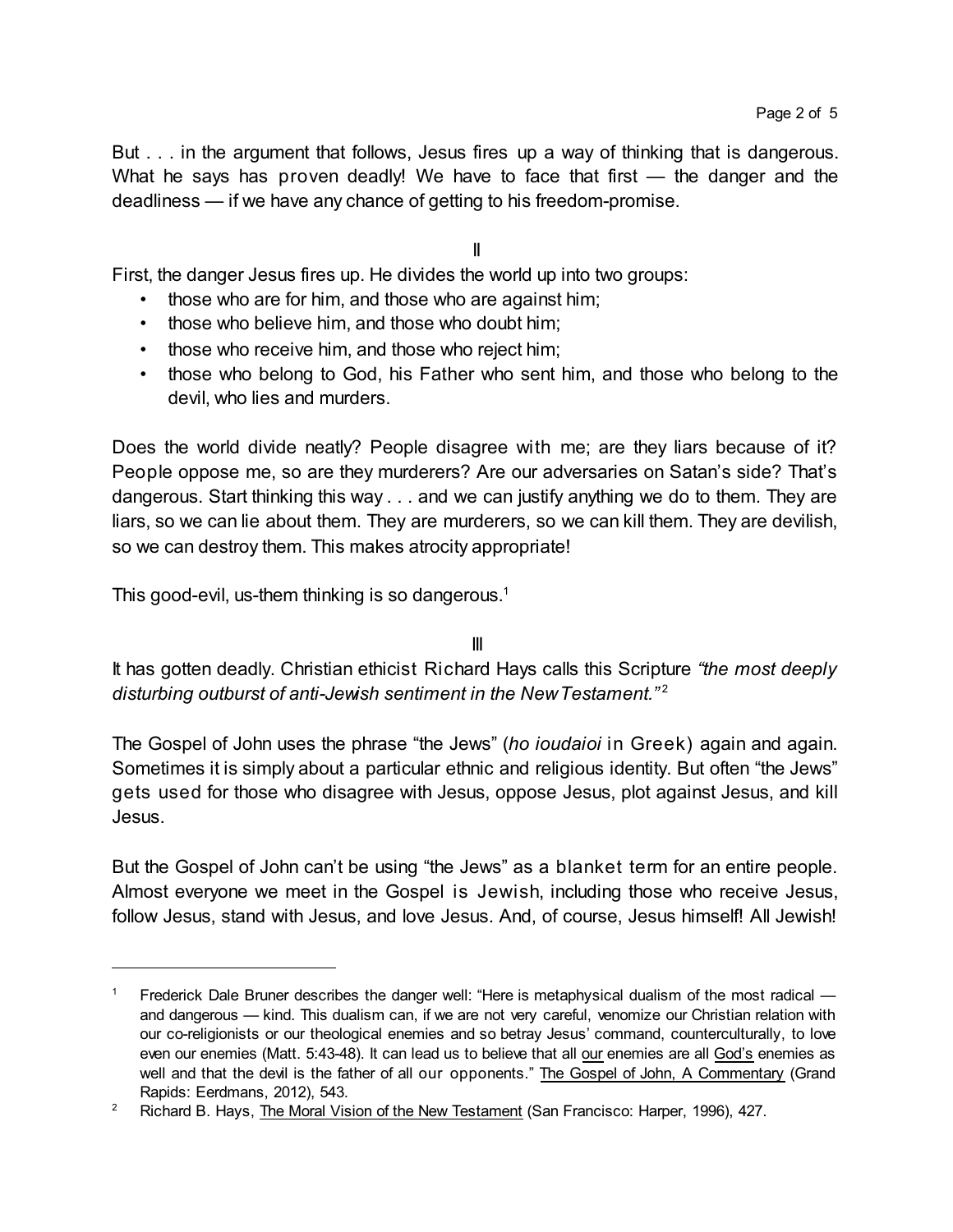Through most of Christian history, however, people who bear the name of Christ have spewed the venom that all Jews, in all times, are guilty of opposing and killing Jesus. Today's reading launched the noxious slander that Jews are *"children of the devil."* That because they have not followed Jesus — and most have not — God has revoked God's promises to them, cut them off, cursed them. This defamation has exploded in lynchings, pogroms, ghettos, deportations, and death camps. It still spreads today.<sup>3</sup> But it's a lie!

So if we are going to learn gospel – Good News – from this passage . . . well, maybe we cannot. Maybe the best response is stunned, shamed silence. For Christian antisemitism is a stain upon the gospel. Christ's church has blood on its hands, the blood of his own people. And whatever the Gospel-writer John meant when he was recording and shaping these words (and I don't think he meant harm or hatred) . . . and whatever Jesus meant when he said something like this (and I know his way is only life and love)... the fact is, in the hands of his followers, the church of which we are part, this has become poisoned ground. Can anything good grow from it?

IV

"*You will knowthe truth, and the truth will set you free.*" How can we be free, indeed?

This is not easy.

Many of you will remember my friend, Rabbi Cory Weiss. He came and spoke with us about a year-and-a-half ago. His talk was "Why Judaism?"

Beforehand, I had the gift of speaking with his people. He is rabbi at Temple Har Zion, a Reformed Jewish *shul* (or community) in Thornhill. <sup>4</sup> The Reformed movement is a liberalminded branch of the very diverse Jewish family. Here is some of what I said to them.<sup>5</sup>

*When I was a child, family friends, the Wilners, invited us to share theirPassover Seder with them. I remember being allowed to drink the wine (pretty good for this lad of*

 $3$  Adele Reinhartz, a Jewish theologian at the University of Ottawa who has studied the Gospel of John extensively, writes that "This image of the Jews as children of the devil has echoed through the centuries, in theology, art, literature, and anti-Semitic invective, and, most recently, on the websites of neo-Nazi groups." Befriending the Beloved Disciple: A Jewish Reading of the Gospel of John (New York: Continuum, 2005), 20.

<sup>4</sup> [www.templeharzion.com](http://www.templeharzion.com)

<sup>5</sup> The Temple invited me to speak at its annual Selichot celebration, on August 31, 2013. I was asked to address the United Church's 2012 decision to advocate a boycott of goods produced in Jewish settlements within the occupied Palestinian territories. I spoke as a leader of a grassroots effort by United Church members, *United Against the Boycott* [\(www.unitedagainstboycott.ca](http://www.unitedagainstboycott.ca))).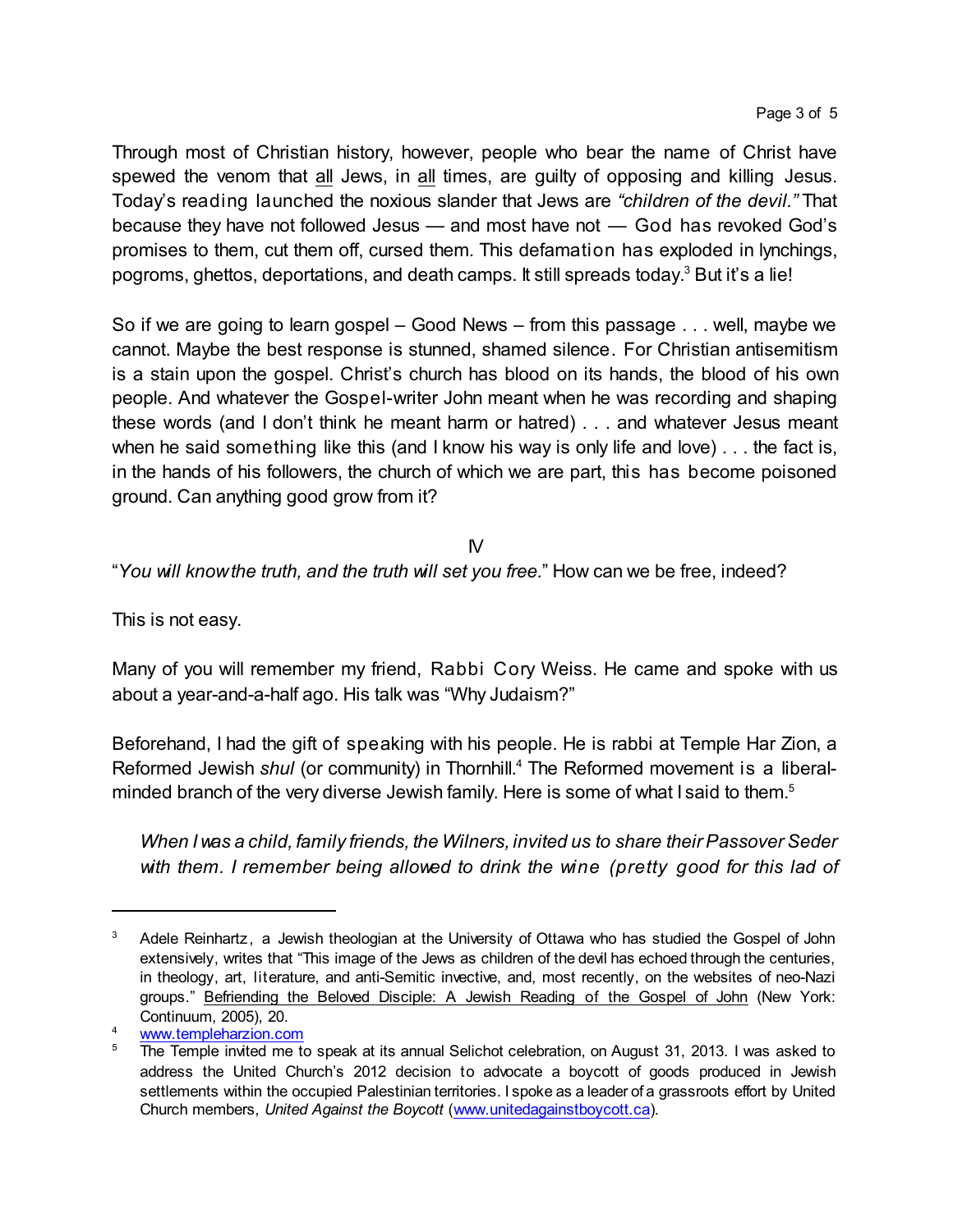*Scottish Presbyterian roots!) Also, hiding the matzo, and getting money to give it back! And, of course, lots of food late into the night. And I remember Donna, the youngest, asking why that night was different. I went to Sunday School, I knewabout Moses. But the way it was told that night, it was real. And present. And powerful. I realized our friends are part of something bigger, a Story both ancient and present, and in the deepest sense true. And they were welcoming us to share in that Story with them. The G-d of the Exodus has hold of me. The Wilner's hospitiality, in G-d's name, has hold of me. I am bonded to walk with you, the People of Israel.*

That's what I said to them. But our history makes it complicated.

For instance, especially in the 1980s and 90s, many Christian congregations starting having their own Passover meals. They did it for good reasons: to learn more about Judaism, and so more about Jesus. "Celebrate the Passover like Jesus did!" However, the Jewish Passover Seder today is quite different from what Jesus knew. Their traditions have developed over the 2,000 years since Jesus ate it with his first disciples. So when we take their celebration and make it ours, usually without asking . . . and especially when we tack on Holy Communion at the end . . . that's disrespectful, even hurtful.

This is not easy.

Last January, we looked at the Bible's Book of Esther. We finished up with a Purim celebration. Purim is the Jewish feast of Esther. I was careful, acknowledging again and again that we were learning someone else's tradition, telling someone else's story. But good motives are not enough. I don't think I got it right. It was my mistake. Disrespectful.

Because our history with Jews has been so poisoned by the actions of Christians, it won't be easy. We have so much to learn. We need to be humble and careful. And repentant.

V

I continue to be convinced that I can do my part in learning, in repentance, and reconciliation, only as I stay close and get closer to Jesus. My Jewish friends and I will continue to have different beliefs about Jesus — contradictory beliefs, opposing beliefs. That's why they are Jewish, and not Christian. And that's why I'm a Christian, not a Jew. That's okay! Part of my journey of following Jesus is learning to stand beside him, and love my neighbours, for he is loving them too.

Jesus started off with the promise: *"If you make your home in my word, you are truly my disciples, and you will knowthe truth, and the truth will set you free."*